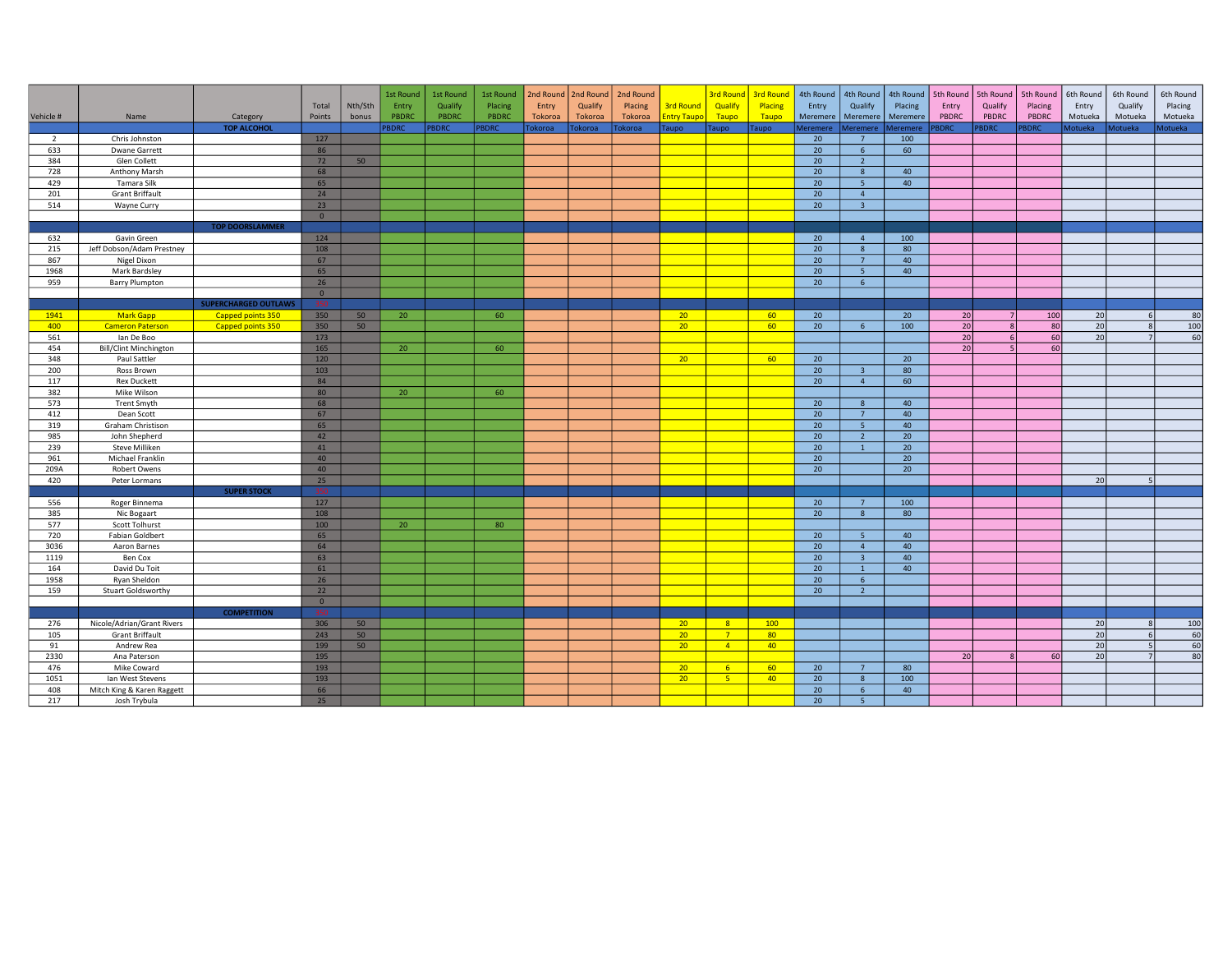|                |                                 |                    |                       |         | 1st Round | 1st Round      | 1st Round       | 2nd Round             | 2nd Round               | 2nd Round |                                    | <b>3rd Round</b> | <b>3rd Round</b>       | 4th Round             | 4th Round               |                 | 4th Round   5th Round | 5th Round            | 5th Round | 6th Round       | 6th Round        | 6th Round |
|----------------|---------------------------------|--------------------|-----------------------|---------|-----------|----------------|-----------------|-----------------------|-------------------------|-----------|------------------------------------|------------------|------------------------|-----------------------|-------------------------|-----------------|-----------------------|----------------------|-----------|-----------------|------------------|-----------|
|                |                                 |                    | Total                 | Nth/Sth | Entry     | Qualify        | Placing         | Entry                 | Qualify                 | Placing   | <b>3rd Round</b>                   | Qualify          | Placing                | Entry                 | Qualify                 | Placing         | Entry                 | Qualify              | Placing   | Entry           | Qualify          | Placing   |
| Vehicle #      | Name                            | Category           | Points                | bonus   | PBDRC     | PBDRC          | PBDRC           | Tokoroa               | Tokoroa                 | Tokoroa   | <b>Entry Taupo</b>                 | Taupo            | Taupo                  | Meremere              | Meremere                | Meremere        | PBDRC                 | PBDRC                | PBDRC     | Motueka         | Motueka          | Motueka   |
|                |                                 | <b>SUPER SEDAN</b> |                       |         |           |                |                 |                       |                         |           |                                    |                  |                        |                       |                         |                 |                       |                      |           |                 |                  |           |
| 234            | Lee Sherwin                     | capped points 400  | 400                   | 50      | 20        | $\overline{3}$ | 100             | 20 <sup>°</sup>       | $\overline{4}$          | 20        | 20                                 | 3 <sup>o</sup>   | 10                     | 20                    |                         | 100             | 20                    | 6                    | 100       | 20              | 4                | 100       |
| 155            | Dutchie Wijdeven                |                    | 388                   | 50      | 20        | 6              | 10 <sup>°</sup> | 20                    | 8                       | 40        | 20 <sup>2</sup>                    | $-5$             | 40                     | 20 <sub>2</sub>       | $\overline{2}$          | 60              | 20                    | 7                    | 60        |                 |                  |           |
| 302            | Rodger Scott                    |                    | 313                   | 50      |           |                |                 | 20 <sup>2</sup>       | $\overline{7}$          | 20        | 20 <sup>2</sup>                    |                  | 20 <sup>°</sup>        | 20 <sup>°</sup>       | 5 <sup>1</sup>          | 20              | $\overline{20}$       | $\overline{3}$       | 40        | $\overline{20}$ |                  | 40        |
| 156            | Wayne Fowler                    |                    | 278                   | 50      | 20        |                | 40              |                       |                         |           | 20 <sub>2</sub>                    |                  | 10 <sup>°</sup>        | 20 <sub>2</sub>       |                         | 10 <sup>°</sup> | 20                    | 8                    | 80        |                 |                  |           |
| $\overline{2}$ | Ray Peterson                    |                    | 251                   | 50      | 20        |                | 10              | 20 <sup>°</sup>       | $\overline{2}$          | 20        | 20                                 | $\overline{4}$   | 10                     | 20 <sub>2</sub>       |                         | $10-10$         | 20                    | $\vert$ <sub>5</sub> | 40        |                 |                  |           |
| 547            | Jeremy Hewson                   |                    | 216<br>201            |         |           |                |                 | 20 <sup>°</sup><br>20 | $\overline{\mathbf{3}}$ | 40<br>40  | 20 <sup>°</sup><br>20 <sup>2</sup> | 6 <sup>1</sup>   | 100<br>10 <sup>°</sup> | 20 <sub>2</sub><br>20 | 8                       | 10<br>80        |                       |                      |           |                 |                  |           |
| 926<br>976     | Anton Silva<br>Ross Wood        |                    | 167                   |         | 20        |                | 60              |                       |                         |           |                                    |                  |                        |                       |                         |                 |                       |                      |           | 20              |                  | 60        |
| 284            | John Key                        |                    | 155                   | 50      |           |                |                 |                       |                         |           |                                    |                  |                        |                       |                         |                 |                       |                      |           | 20              |                  | 80        |
| 954            | Keith Millar                    |                    | 140                   |         |           |                |                 | 20 <sub>2</sub>       |                         | 40        | 20                                 |                  | 20                     | 20 <sup>°</sup>       |                         | 20              |                       |                      |           |                 |                  |           |
| 635            | Lyal Elliott                    |                    | 129                   |         |           |                |                 | 20                    | -5                      | 40        | 20 <sub>2</sub>                    | 7 <sup>7</sup>   |                        | 20 <sup>°</sup>       | 7 <sup>7</sup>          | 10              |                       |                      |           |                 |                  |           |
| 617            | Jen Gibbons                     |                    | 129                   |         |           |                |                 | 20                    | $\overline{1}$          | 40        | 20 <sup>°</sup>                    | 8 <sup>1</sup>   | 40                     |                       |                         |                 |                       |                      |           |                 |                  |           |
| 302            | P Davies-Hunter                 |                    | 123                   |         |           |                |                 |                       |                         |           | 20 <sub>2</sub>                    |                  | 60                     | 20 <sub>2</sub>       | $\overline{\mathbf{3}}$ | 20              |                       |                      |           |                 |                  |           |
| 123            | Russell Lorimer                 |                    | 119                   |         | 20        | $\overline{7}$ | 10              |                       |                         |           |                                    |                  |                        |                       |                         |                 | 20                    |                      | 20        | 20              | $\overline{2}$   | 20        |
| 180            | Aaron Williams                  |                    | 110                   |         |           |                |                 | 20 <sup>°</sup>       |                         | 20        | 20                                 |                  | 10                     | 20 <sub>2</sub>       |                         | 20              |                       |                      |           |                 |                  |           |
| 1325           | Matt Gibbons                    |                    | 102                   |         |           |                |                 |                       |                         |           | 20 <sub>2</sub>                    | 2 <sup>2</sup>   | 80                     |                       |                         |                 |                       |                      |           |                 |                  |           |
| 204            | Phil Hargreaves                 |                    | 100                   |         |           |                |                 |                       |                         |           | 20 <sup>2</sup>                    |                  | 20 <sup>°</sup>        | 20 <sub>2</sub>       |                         | 40              |                       |                      |           |                 |                  |           |
| 9092           | Adam Thompson                   |                    | 87                    |         |           |                |                 |                       |                         |           |                                    |                  |                        |                       |                         |                 | 20                    |                      | 20        | $\overline{20}$ |                  | 20        |
| 72             | Justin Weir                     |                    | 81                    |         |           |                |                 |                       |                         |           | 20                                 |                  | 20 <sup>°</sup>        | 20 <sub>2</sub>       | $\mathbf{1}$            | 20              |                       |                      |           |                 |                  |           |
| 1970           | Dean Smewright/Tim Hawke        |                    | 80                    |         |           |                |                 |                       |                         |           |                                    |                  |                        | 20 <sub>2</sub>       |                         | 60              |                       |                      |           |                 |                  |           |
| 406A           | Dan Southall                    |                    | 80                    | 50      |           |                |                 |                       |                         |           |                                    |                  |                        | 20 <sub>2</sub>       |                         | 10              |                       |                      |           |                 |                  |           |
| 461            | <b>Desmond Briggs</b>           |                    | 80                    |         | 20        |                | 40              |                       |                         |           |                                    |                  |                        |                       |                         |                 | 20                    |                      |           |                 |                  |           |
| 578            | <b>Brendin Jones</b>            |                    | 80                    |         | 20        |                | 20              |                       |                         |           |                                    |                  |                        |                       |                         |                 | 20                    |                      | 20        |                 |                  |           |
| 157            | Hamish MacDonald                |                    | 80                    |         |           |                |                 |                       |                         |           |                                    |                  |                        |                       |                         |                 | $\overline{20}$       |                      | 60        |                 |                  |           |
| 502            | Kevin Dunstan                   |                    | 76                    |         |           |                |                 | 20                    | 6                       | 20        | 20                                 |                  | 10                     |                       |                         |                 |                       |                      |           |                 |                  |           |
| 162            | Kevin Knuth                     |                    | 76                    |         |           |                |                 |                       |                         |           | 20 <sub>2</sub>                    |                  | 10                     | 20 <sup>°</sup>       | 6 <sup>1</sup>          | 20              |                       |                      |           |                 |                  |           |
| 5797           | Frankie Shaw                    |                    | 74                    |         | 20        | $\overline{4}$ | 10              |                       |                         |           |                                    |                  |                        |                       |                         |                 | 20                    |                      | 20        |                 |                  |           |
| 243            | Mark Hudson                     |                    | 70                    |         |           |                |                 |                       |                         |           | 20 <sub>2</sub>                    |                  | 20 <sup>°</sup>        | 20 <sub>2</sub>       |                         | 10              |                       |                      |           |                 |                  |           |
| 715            | Ross Thompson                   |                    | 66                    |         |           |                |                 |                       |                         |           |                                    |                  |                        |                       |                         |                 |                       |                      |           | 20              | $6 \overline{6}$ | 40        |
| 198            | Dallas Graham                   |                    | 61                    |         |           |                |                 |                       |                         |           | 20                                 | $\mathbf{1}$     | 40                     |                       |                         |                 |                       |                      |           |                 |                  |           |
| 538<br>517     | Wayne Sycamore<br>Eddie Trybula |                    | 60<br>60              |         |           |                |                 |                       |                         |           | 20 <sub>2</sub>                    |                  | 10                     | 20 <sub>2</sub><br>20 |                         | 10<br>40        |                       |                      |           |                 |                  |           |
| 1098           | Rebecca Seyb                    |                    | 52                    |         | 20        |                | 10 <sup>°</sup> |                       |                         |           |                                    |                  |                        |                       |                         |                 | 20                    |                      |           |                 |                  |           |
| 318            | Simon Curran                    |                    | 50                    |         |           |                |                 |                       |                         |           | 20                                 |                  | 10                     | 20 <sub>2</sub>       |                         |                 |                       |                      |           |                 |                  |           |
| 1359           | Scott Coffin                    |                    | 44                    |         |           |                |                 |                       |                         |           |                                    |                  |                        | 20 <sup>°</sup>       | $\overline{4}$          | 20              |                       |                      |           |                 |                  |           |
| 610            | Dave Thelin                     |                    | 41                    |         |           |                |                 |                       |                         |           |                                    |                  |                        |                       |                         |                 |                       |                      |           | 20              |                  | 20        |
| 218            | <b>Bob Greig</b>                |                    | 40                    |         | 20        |                | 20              |                       |                         |           |                                    |                  |                        |                       |                         |                 |                       |                      |           |                 |                  |           |
| 103            | <b>Tony Armstrong</b>           |                    | 40                    |         | 20        |                | 20 <sup>°</sup> |                       |                         |           |                                    |                  |                        |                       |                         |                 |                       |                      |           |                 |                  |           |
| 661            | <b>Shelly Burgess</b>           |                    | 40                    |         |           |                |                 |                       |                         |           |                                    |                  |                        | 20 <sup>°</sup>       |                         | 20              |                       |                      |           |                 |                  |           |
| 805            | Sean Gourdie                    |                    | 40                    |         |           |                |                 |                       |                         |           |                                    |                  |                        |                       |                         |                 |                       |                      |           | 20              |                  | 20        |
| 93N            | Warren Black                    |                    | 31                    |         | 20        |                | 10 <sup>°</sup> |                       |                         |           |                                    |                  |                        |                       |                         |                 |                       |                      |           |                 |                  |           |
| 935            | Craig Smith                     |                    | 30 <sup>7</sup>       |         | 20        |                | 10              |                       |                         |           |                                    |                  |                        |                       |                         |                 |                       |                      |           |                 |                  |           |
| 1132           | Max Turner                      |                    | 30 <sup>°</sup>       |         |           |                |                 |                       |                         |           | 20 <sup>2</sup>                    |                  | 10                     |                       |                         |                 |                       |                      |           |                 |                  |           |
| 716            | Russell Lowe                    |                    | 30 <sub>2</sub>       |         |           |                |                 |                       |                         |           | 20 <sup>2</sup>                    |                  | 10                     |                       |                         |                 |                       |                      |           |                 |                  |           |
| 866            | Arif Samad                      |                    | 30                    |         |           |                |                 |                       |                         |           |                                    |                  |                        | 20 <sub>2</sub>       |                         | 10              |                       |                      |           |                 |                  |           |
| 340            | Paul Hammond                    |                    | 30 <sub>2</sub>       |         |           |                |                 |                       |                         |           |                                    |                  |                        | 20 <sub>2</sub>       |                         | $10$            |                       |                      |           |                 |                  |           |
| 714            | Phil Hirst                      |                    | 30 <sup>°</sup>       |         |           |                |                 |                       |                         |           |                                    |                  |                        | 20 <sub>2</sub>       |                         | 10              |                       |                      |           |                 |                  |           |
| 524            | Roger Binnema                   |                    | 28                    |         | 20        | $\mathbf{8}$   |                 |                       |                         |           |                                    |                  |                        |                       |                         |                 |                       |                      |           |                 |                  |           |
| 93             | Dave Norriss                    |                    | 22                    |         | 20        | $\overline{2}$ |                 |                       |                         |           |                                    |                  |                        |                       |                         |                 |                       |                      |           |                 |                  |           |
| 253            | Tony Witinitara                 |                    | 20                    |         |           |                |                 |                       |                         |           |                                    |                  |                        | 20 <sup>°</sup>       |                         |                 |                       |                      |           |                 |                  |           |
| 1086           | Stephen Howe                    |                    | 20 <sup>°</sup>       |         |           |                |                 |                       |                         |           |                                    |                  |                        | 20 <sup>°</sup>       |                         |                 |                       |                      |           |                 |                  |           |
| 1963           | Garth White                     |                    | 20                    |         |           |                |                 |                       |                         |           |                                    |                  |                        | 20 <sub>2</sub>       |                         |                 |                       |                      |           |                 |                  |           |
| 978            | Zac Wilkinson                   |                    | 20 <sup>°</sup>       |         |           |                |                 |                       |                         |           |                                    |                  |                        | 20 <sup>°</sup>       |                         |                 |                       |                      |           |                 |                  |           |
| 456            | Denis Beaver                    |                    | 20 <sup>°</sup>       |         |           |                |                 |                       |                         |           |                                    |                  |                        | 20 <sup>°</sup>       |                         |                 |                       |                      |           |                 |                  |           |
| 3940           | Jay Maka                        |                    | 20                    |         |           |                |                 |                       |                         |           |                                    |                  |                        | 20 <sub>2</sub>       |                         |                 |                       |                      |           |                 |                  |           |
| 1284           | Doron Anderson                  |                    | 20 <sub>2</sub><br>20 |         |           |                |                 |                       |                         |           |                                    |                  |                        | 20 <sub>2</sub>       |                         |                 | 20                    |                      |           |                 |                  |           |
| 360            | Derek Tyson                     |                    | $\Omega$              |         |           |                |                 |                       |                         |           |                                    |                  |                        |                       |                         |                 |                       |                      |           |                 |                  |           |
|                |                                 |                    |                       |         |           |                |                 |                       |                         |           |                                    |                  |                        |                       |                         |                 |                       |                      |           |                 |                  |           |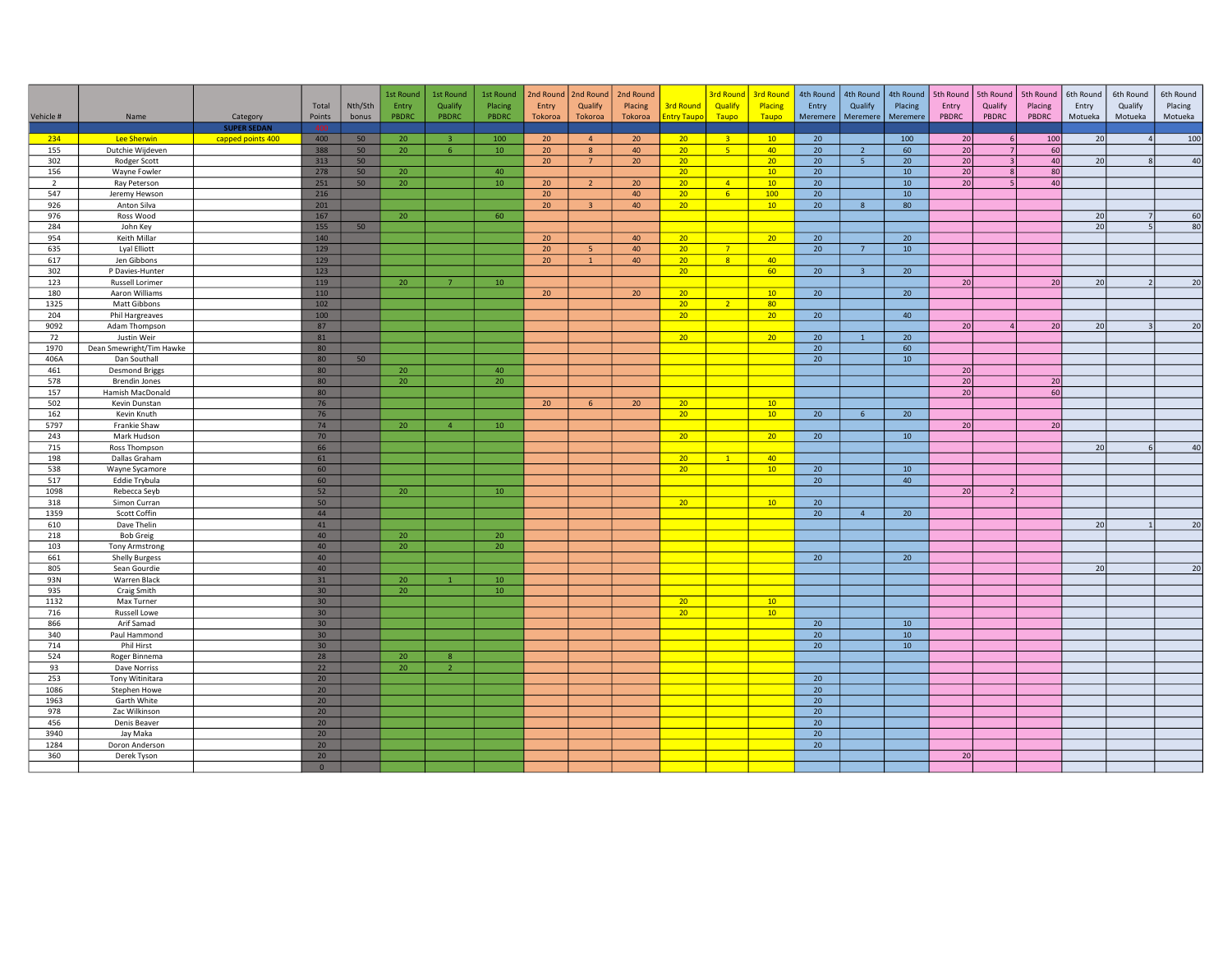| Vehicle #   | Name                                       | Category               | Total<br>Points                 | Nth/Sth<br>bonus | 1st Round<br>Entry<br>PBDRC | 1st Round<br>Qualify<br>PBDRC    | 1st Round<br>Placing<br>PBDRC | 2nd Round<br>Entry<br>Tokoroa      | 2nd Round<br>Qualify<br>Tokoroa | 2nd Round<br>Placing<br>Tokoroa | <b>3rd Round</b><br><b>Entry Taupo</b> | <b>3rd Round</b><br>Qualify<br>Taupo | <b>3rd Round</b><br>Placing<br>Taupo | 4th Round<br>Entry<br>Meremere | 4th Round<br>Qualify<br>Meremere | 4th Round<br>Placing<br>Meremere | 5th Round<br>Entry<br>PBDRC | 5th Round<br>Qualify<br>PBDRC  | 5th Round<br>Placing<br>PBDRC | 6th Round<br>Entry<br>Motueka | 6th Round<br>Qualify<br>Motueka | 6th Round<br>Placing<br>Motueka |
|-------------|--------------------------------------------|------------------------|---------------------------------|------------------|-----------------------------|----------------------------------|-------------------------------|------------------------------------|---------------------------------|---------------------------------|----------------------------------------|--------------------------------------|--------------------------------------|--------------------------------|----------------------------------|----------------------------------|-----------------------------|--------------------------------|-------------------------------|-------------------------------|---------------------------------|---------------------------------|
|             |                                            | <b>MODIFIED</b>        |                                 |                  |                             |                                  |                               |                                    |                                 |                                 |                                        |                                      |                                      |                                |                                  |                                  |                             |                                |                               |                               |                                 |                                 |
| 444         | <b>Ben McLeod</b>                          | Capped points 400      | 400                             | 50               |                             |                                  |                               |                                    |                                 |                                 | 20                                     | 7 <sup>7</sup>                       | 80                                   | 20                             | 5 <sub>5</sub>                   | 80                               | 20                          | 6                              | 80                            | 20                            |                                 | 80                              |
| 307         | <b>Cory Silk</b>                           | Capped points 400      | 400                             | 50               |                             |                                  |                               |                                    |                                 |                                 | 20 <sub>2</sub>                        | 8 <sup>°</sup>                       | 60                                   | 20                             | 4                                | 100                              | 20                          | $\overline{7}$                 | 40                            | 20                            | $\mathbf{g}$                    | 100                             |
| 722<br>83   | <b>Tony Latta</b>                          | Capped points 400      | 400                             | 50               | 20                          |                                  | 40<br>100                     |                                    |                                 |                                 | 20 <sup>°</sup>                        | 6 <sup>°</sup>                       | 100 <sub>1</sub>                     |                                |                                  |                                  | 20<br>20                    | 4<br>-5                        | 100<br>40                     | 20                            | $6 \overline{6}$                | 40                              |
| 885         | Stu Minchington<br>Reuben Beaumont         |                        | 193<br>182                      | 50               | 20<br>20                    | 8 <sup>°</sup><br>5              |                               |                                    |                                 |                                 | 20 <sub>2</sub>                        | $\vert 4 \vert$                      | 40                                   | 20 <sup>°</sup>                | 3 <sup>7</sup>                   | 20 <sub>2</sub>                  |                             |                                |                               |                               |                                 |                                 |
| 579         | Ellie Wellborne                            |                        | 175                             | 50               |                             |                                  |                               |                                    |                                 |                                 | 20 <sup>2</sup>                        | $\overline{2}$                       | 20                                   |                                |                                  |                                  |                             |                                |                               | 20                            |                                 | 60                              |
| 818         | Preston Brunell                            |                        | 171                             |                  | 20                          | $\overline{4}$                   | 80                            |                                    |                                 |                                 |                                        |                                      |                                      |                                |                                  |                                  |                             |                                |                               | 20                            | 7 <sup>1</sup>                  | 40                              |
| 1394        | Murray Dawson                              |                        | 170                             |                  | 20                          | 6                                | 60                            |                                    |                                 |                                 |                                        |                                      |                                      |                                |                                  |                                  |                             |                                |                               | 20                            | $\overline{4}$                  | 60                              |
| 555         | Neville Smith                              |                        | 87                              |                  |                             |                                  |                               |                                    |                                 |                                 |                                        |                                      |                                      | 20                             | 7 <sup>7</sup>                   | 60                               |                             |                                |                               |                               |                                 |                                 |
| 125         | Bomber Jamieson                            |                        | 80                              |                  |                             |                                  |                               |                                    |                                 |                                 | 20                                     |                                      | 20                                   | 20                             |                                  | 20 <sup>°</sup>                  |                             |                                |                               |                               |                                 |                                 |
| 385A<br>468 | Gary Bogaart                               |                        | 68                              |                  |                             |                                  |                               |                                    |                                 |                                 |                                        | 5 <sub>1</sub>                       | 40                                   | 20                             | 8                                | 40                               |                             |                                |                               |                               |                                 |                                 |
| 149         | <b>Brin Hayes</b><br><b>Wayne Stirling</b> |                        | 65<br>65                        |                  |                             |                                  |                               |                                    |                                 |                                 | 20 <sub>2</sub>                        |                                      |                                      |                                |                                  |                                  |                             |                                |                               | 20                            |                                 | 40                              |
| 198         | Greg Campbell                              |                        | 63                              |                  | 20                          | $\overline{3}$                   | 40                            |                                    |                                 |                                 |                                        |                                      |                                      |                                |                                  |                                  |                             |                                |                               |                               |                                 |                                 |
| 8889        | Jason Dolores                              |                        | 61                              |                  |                             |                                  |                               |                                    |                                 |                                 |                                        |                                      |                                      | 20 <sup>°</sup>                | $\mathbf{1}$                     | 40                               |                             |                                |                               |                               |                                 |                                 |
| 1500        | Andrew Neiman                              |                        | 43                              |                  |                             |                                  |                               |                                    |                                 |                                 | 20                                     | $\overline{\mathbf{3}}$              | 20                                   |                                |                                  |                                  |                             |                                |                               |                               |                                 |                                 |
| 892         | Ross Whelan                                |                        | 42                              |                  |                             |                                  |                               |                                    |                                 |                                 |                                        |                                      |                                      | 20                             | $\overline{2}$                   | 20 <sup>°</sup>                  |                             |                                |                               |                               |                                 |                                 |
| 711         | Chris O'Connor                             |                        | 41                              |                  |                             |                                  |                               |                                    |                                 |                                 | 20                                     | $\sqrt{1}$                           | 20                                   |                                |                                  |                                  |                             |                                |                               |                               |                                 |                                 |
| 621<br>984  | Wayne Tangney                              |                        | 40<br>26                        |                  |                             |                                  |                               |                                    |                                 |                                 | 20 <sub>2</sub>                        |                                      | 20                                   |                                | 6 <sup>1</sup>                   |                                  |                             |                                |                               |                               |                                 |                                 |
|             | Janelle Lawson                             |                        | $\overline{0}$                  |                  |                             |                                  |                               |                                    |                                 |                                 |                                        |                                      |                                      | 20 <sub>2</sub>                |                                  |                                  |                             |                                |                               |                               |                                 |                                 |
|             |                                            | <b>COMP BIKE</b>       |                                 |                  |                             |                                  |                               |                                    |                                 |                                 |                                        |                                      |                                      |                                |                                  |                                  |                             |                                |                               |                               |                                 |                                 |
| 1339        | <b>Tory Appleton</b>                       | capped points 350      | 350                             | 50               | 20                          | $6\overline{6}$                  | 60                            | 20                                 | 6                               | 20                              | 20 <sup>2</sup>                        | $\overline{7}$                       | 80                                   |                                |                                  |                                  | 20                          |                                | 100                           | 20 <sup>1</sup>               | $\vert$ 5                       | 40                              |
| 452         | <b>Mike Trainor</b>                        | capped points 350      | 350                             | 50               | 20                          | 5 <sup>7</sup>                   | 80                            | 20 <sup>°</sup>                    | -5                              | 40                              | 20 <sup>2</sup>                        | $-5$                                 | 40                                   |                                |                                  |                                  | 20                          |                                | 60                            |                               |                                 |                                 |
| 45          | <b>Colin Johnson</b>                       | capped points 350      | 350                             | 50               | 20                          | 7 <sup>7</sup>                   | 100                           | 20 <sup>°</sup>                    | $7\overline{ }$                 | 40                              | 20 <sub>2</sub>                        | $\overline{\mathbf{8}}$              | 60                                   | 20                             | $6\overline{6}$                  | 60                               |                             |                                |                               | 20                            | $\Delta$                        | 40                              |
| 166         | <b>Jock van Niekerk</b>                    | capped points 350      | 350                             | 50               |                             |                                  |                               | 20 <sup>°</sup>                    | 8                               | 40                              | 20 <sub>2</sub>                        | 6 <sup>°</sup>                       | 100                                  | 20                             | $7^{\circ}$                      | 80                               |                             |                                |                               | 20                            | 7<br>$\mathbf{R}$               | 60                              |
| 474<br>848  | Ron Smith<br>Ross Donaldson                |                        | 128<br>125                      |                  |                             |                                  |                               |                                    |                                 |                                 |                                        |                                      |                                      | 20                             | 5 <sup>1</sup>                   | 100                              |                             |                                |                               | 20                            |                                 | 100                             |
| 622         | Jeff Godden                                |                        | 108                             |                  |                             |                                  |                               | 20 <sup>°</sup>                    | $\overline{4}$                  | 20 <sub>2</sub>                 | 20 <sub>2</sub>                        | $\overline{4}$                       | 40                                   |                                |                                  |                                  |                             |                                |                               |                               |                                 |                                 |
| 36          | Connor Easton                              |                        | 106                             |                  |                             |                                  |                               |                                    |                                 |                                 |                                        |                                      |                                      |                                |                                  |                                  |                             |                                |                               | 20                            |                                 | 80                              |
| 61          | Phil Nunn                                  |                        | 88                              |                  | 20                          | $\overline{8}$                   | 60                            |                                    |                                 |                                 |                                        |                                      |                                      |                                |                                  |                                  |                             |                                |                               |                               |                                 |                                 |
| 94          | Mark James                                 |                        | 88                              |                  |                             |                                  |                               |                                    |                                 |                                 |                                        |                                      |                                      | 20                             | 8                                | 60                               |                             |                                |                               |                               |                                 |                                 |
| 76          | Tom Bashford                               |                        | 63                              |                  |                             |                                  |                               |                                    |                                 |                                 |                                        |                                      |                                      |                                |                                  |                                  |                             |                                |                               | 20                            |                                 | 40                              |
|             |                                            | <b>SCREAMING EAGLE</b> |                                 |                  |                             |                                  |                               |                                    |                                 |                                 |                                        |                                      |                                      |                                |                                  |                                  |                             |                                |                               |                               |                                 |                                 |
| 370<br>131  | Kevin Foothead<br>Jim Wells                |                        | 80<br>40                        |                  |                             |                                  |                               |                                    |                                 |                                 |                                        |                                      |                                      | 20<br>20 <sup>°</sup>          |                                  | 60<br>20                         |                             |                                |                               |                               |                                 |                                 |
| 38          | Geoff Bond                                 |                        | 35                              |                  |                             |                                  |                               |                                    |                                 |                                 |                                        |                                      |                                      | 20 <sup>°</sup>                | 5 <sub>1</sub>                   | $10$                             |                             |                                |                               |                               |                                 |                                 |
|             |                                            |                        | $\overline{0}$                  |                  |                             |                                  |                               |                                    |                                 |                                 |                                        |                                      |                                      |                                |                                  |                                  |                             |                                |                               |                               |                                 |                                 |
|             |                                            | <b>MODIFIED BIKE</b>   |                                 |                  |                             |                                  |                               |                                    |                                 |                                 |                                        |                                      |                                      |                                |                                  |                                  |                             |                                |                               |                               |                                 |                                 |
| 777         | <b>Alan Thoresen</b>                       | capped points 400      | 400                             | 50               | 20                          | $\overline{4}$                   | 20                            | 20 <sub>2</sub>                    | $\overline{4}$                  |                                 | 20 <sup>°</sup>                        |                                      | 100                                  | 20                             | $\overline{4}$                   | 10                               | 20                          | 7                              | 60                            | 20                            |                                 | 60                              |
| 438         | <b>Shannon Askew</b>                       | capped points 400      | 400                             | 50               | 20                          | 7 <sup>7</sup>                   | 40                            | 20 <sub>2</sub>                    | $\overline{3}$                  |                                 | 20                                     |                                      | 60<br>40                             | 20                             | 8                                | 100                              | 20                          | $\mathbf{g}$<br>$\overline{4}$ | 40                            | 20                            | 5 <sup>1</sup><br>7             | 20                              |
| 46<br>45    | Tony Gray<br>Colin Johnson                 |                        | 363<br>358                      | 50<br>50         | 20                          | 8                                | 100                           | 20 <sup>°</sup><br>20 <sup>°</sup> | $6\overline{6}$                 |                                 | 20 <sub>2</sub><br>20 <sup>°</sup>     | 6 <sup>7</sup>                       | 40                                   | 20<br>20                       | $\overline{2}$                   | 40<br>20 <sub>2</sub>            | 20                          |                                | 40                            | 20<br>20                      | 8 <sup>1</sup>                  | 80<br>20                        |
| 112         | Cole Scammell                              |                        | 314                             | 50               | 20                          |                                  | 20                            |                                    |                                 |                                 | 20 <sub>2</sub>                        |                                      | 60                                   | 20 <sup>°</sup>                |                                  | 10 <sup>°</sup>                  | 20                          |                                | 60                            | 20                            | $\overline{2}$                  | 10                              |
| 166         | Jock van Niekerk                           |                        | 284                             | 50               |                             |                                  |                               | 20 <sub>2</sub>                    |                                 |                                 | 20 <sub>2</sub>                        | $\overline{3}$                       | 40                                   | $20\,$                         |                                  | $10$                             |                             |                                |                               | 20                            | $\overline{1}$                  | 100                             |
| 154         | Jackson Wilton                             |                        | 261                             | 50               |                             |                                  |                               | 20 <sub>2</sub>                    | $\overline{2}$                  |                                 | 20 <sub>2</sub>                        | $\overline{2}$                       | 20                                   | 20 <sub>2</sub>                | $7\phantom{.0}$                  | 80                               |                             |                                |                               | 20                            |                                 | $\overline{20}$                 |
| 96          | Shannon Webb                               |                        | 256                             | 50               | 20                          | 5 <sup>1</sup>                   | 20                            | 20 <sub>2</sub>                    | $7^{\circ}$                     |                                 | 20 <sub>2</sub>                        | $\overline{1}$                       | 80                                   |                                |                                  |                                  |                             |                                |                               | 20                            | $\vert$ <sub>3</sub>            | 10                              |
| 35          | Anton Foley                                |                        | 232                             | 50               |                             |                                  |                               | 20                                 | 5                               |                                 | 20 <sup>2</sup>                        | 8                                    | 20 <sup>°</sup>                      | 20                             | $\overline{3}$                   | 40                               |                             |                                |                               | 20                            | 61                              | 20 <sup>1</sup>                 |
| 300<br>228  | Dean Piper<br>Steve van Pelt               |                        | 206<br>173                      | 50               | 20<br>20 <sup>°</sup>       | 6 <sup>1</sup><br>$\overline{3}$ | 60<br>80                      |                                    |                                 |                                 |                                        |                                      |                                      | 20                             |                                  | 20                               | 20                          |                                | 20                            | 20<br>20                      |                                 | 10<br>10                        |
| 111         | Alex Paterson                              |                        | 144                             |                  | 20                          | $\mathbf{1}$                     | 20                            |                                    |                                 |                                 |                                        |                                      |                                      |                                |                                  |                                  | 20                          | $\overline{3}$                 | 80                            |                               |                                 |                                 |
| 1239        | Graham Sorenson                            |                        | 107                             |                  | 20                          | $\overline{z}$                   | 40                            |                                    |                                 |                                 |                                        |                                      |                                      |                                |                                  |                                  | 20                          | 5                              | 20                            |                               |                                 |                                 |
| 47          | Warren Wilson                              |                        | 81                              |                  | 20                          |                                  | 20 <sub>2</sub>               |                                    |                                 |                                 |                                        |                                      |                                      |                                |                                  |                                  | 20                          | $\mathbf{1}$                   | 20                            |                               |                                 |                                 |
| 622         | Jeff Godden                                |                        | 61                              |                  |                             |                                  |                               | 20 <sub>2</sub>                    | $\mathbf{1}$                    |                                 | 20 <sub>2</sub>                        |                                      | 20                                   |                                |                                  |                                  |                             |                                |                               |                               |                                 |                                 |
| 24          | Peter Wald                                 |                        | 60                              |                  |                             |                                  |                               | 20 <sup>°</sup>                    |                                 |                                 | 20 <sup>°</sup>                        |                                      | 20                                   |                                |                                  |                                  |                             |                                |                               |                               |                                 |                                 |
| 51<br>24    | lan Millward                               |                        | 60                              |                  |                             |                                  |                               |                                    |                                 |                                 |                                        |                                      |                                      |                                |                                  |                                  |                             | 6                              |                               | 20                            |                                 | 40                              |
| 666         | John McKendry<br>Brett Goodwin             |                        | 46<br>40                        |                  |                             |                                  |                               |                                    |                                 |                                 |                                        |                                      |                                      | 20                             |                                  | 20                               | 20                          |                                | 20                            |                               |                                 |                                 |
| 50          | Jason Lewin                                |                        | 40                              |                  |                             |                                  |                               |                                    |                                 |                                 |                                        |                                      |                                      |                                |                                  |                                  | $\overline{20}$             |                                | 20                            |                               |                                 |                                 |
| 94          | Mark James                                 |                        | 36                              |                  |                             |                                  |                               |                                    |                                 |                                 |                                        |                                      |                                      | 20                             | 6 <sup>1</sup>                   | 10                               |                             |                                |                               |                               |                                 |                                 |
| 848         | Ross Donaldson                             |                        | 31                              |                  |                             |                                  |                               |                                    |                                 |                                 |                                        |                                      |                                      | 20 <sup>°</sup>                | $\mathbf{1}$                     | 10 <sup>°</sup>                  |                             |                                |                               |                               |                                 |                                 |
| 5030        | Mal Bain                                   |                        | 30 <sub>o</sub>                 |                  |                             |                                  |                               |                                    |                                 |                                 |                                        |                                      |                                      | 20                             |                                  | $10$                             |                             |                                |                               |                               |                                 |                                 |
| 88          | Spike Lauria                               |                        | 30 <sub>2</sub>                 |                  |                             |                                  |                               |                                    |                                 |                                 |                                        |                                      |                                      |                                |                                  |                                  |                             |                                |                               | 20                            |                                 | 10                              |
| 94          | Mark James                                 |                        | 28                              |                  |                             |                                  |                               | 20 <sup>°</sup>                    | $\mathbf{g}$                    |                                 |                                        |                                      |                                      |                                |                                  |                                  |                             |                                |                               |                               |                                 |                                 |
| 190         | Karl Moss                                  |                        | 20 <sup>°</sup><br>$\mathbf{0}$ |                  |                             |                                  |                               |                                    |                                 |                                 |                                        |                                      |                                      |                                |                                  |                                  | 20                          |                                |                               |                               |                                 |                                 |
|             |                                            |                        |                                 |                  |                             |                                  |                               |                                    |                                 |                                 |                                        |                                      |                                      |                                |                                  |                                  |                             |                                |                               |                               |                                 |                                 |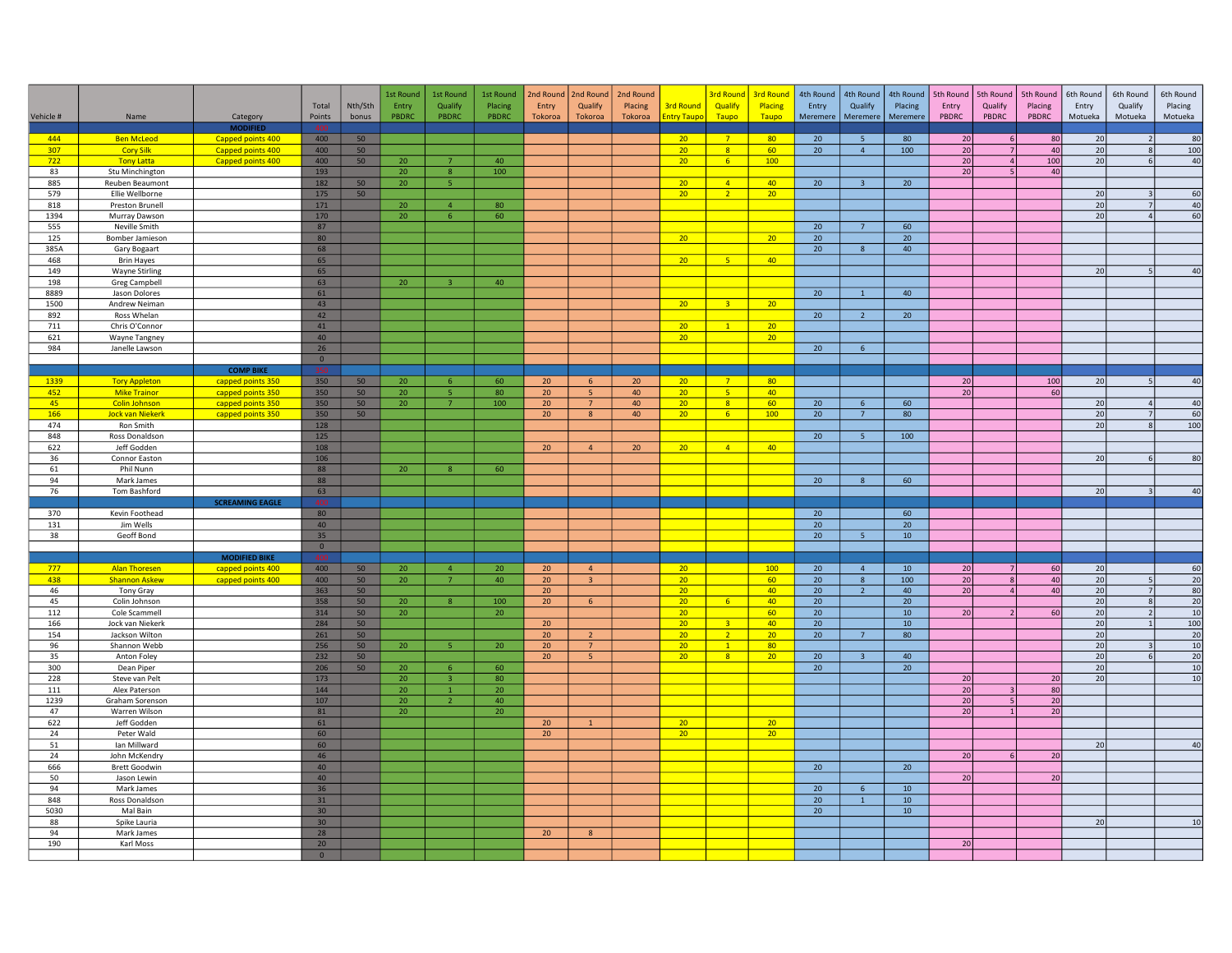|            |                                      |                     |                 |         | 1st Round | 1st Round      | 1st Round    | 2nd Round       | 2nd Round      | 2nd Round |                    | <b>3rd Round</b> | <b>3rd Round</b> | 4th Round | 4th Round      | 4th Round       | 5th Round       | 5th Round   5th Round    |                 | 6th Round       | 6th Round | 6th Round       |
|------------|--------------------------------------|---------------------|-----------------|---------|-----------|----------------|--------------|-----------------|----------------|-----------|--------------------|------------------|------------------|-----------|----------------|-----------------|-----------------|--------------------------|-----------------|-----------------|-----------|-----------------|
|            |                                      |                     | Total           | Nth/Sth | Entry     | Qualify        | Placing      | Entry           | Qualify        | Placing   | <b>3rd Round</b>   | Qualify          | Placing          | Entry     | Qualify        | Placing         | Entry           | Qualify                  | Placing         | Entry           | Qualify   | Placing         |
| Vehicle #  | Name                                 | Category            | Points          | bonus   | PBDRC     | PBDRC          | <b>PBDRC</b> | Tokoroa         | Tokoroa        | Tokoroa   | <b>Intry Taupo</b> | Taupo            | Taupo            | Meremere  | Meremere       | Meremere        | PBDRC           | PBDRC                    | PBDRC           | Motueka         | Motueka   | Motueka         |
|            |                                      | <b>SUPER STREET</b> | 400             |         |           |                |              |                 |                |           |                    |                  |                  |           |                |                 |                 |                          |                 |                 |           |                 |
| 1497       | <b>Dean Hastie</b>                   | Capped points 400   | 400             | 50      |           |                |              | 20              | 5              | 40        | 20 <sup>2</sup>    | $\overline{2}$   | 80 <sup>°</sup>  | 20        | $\overline{7}$ | 40              | 20              |                          | 60              | 20              |           | 40              |
| 299        | Chris Sherwin                        |                     | 399             | 50      | 20        | $\overline{2}$ | 80           | 20 <sub>2</sub> | $\overline{z}$ | 40        |                    |                  |                  |           |                |                 | 20              |                          | 40              | 20              |           | $\frac{100}{2}$ |
| 279        | Ron van der Meent                    |                     | 365             | 50      |           |                |              | 20 <sup>°</sup> |                | 40        | 20 <sup>°</sup>    |                  | 100              | 20        | $\overline{4}$ | 40              | 20              | $\overline{1}$           | 10 <sup>1</sup> | 20              |           | 20              |
| 1969       | Matt Kingi                           |                     | 363             | 50      |           |                |              | 20 <sup>°</sup> | $\mathbf{1}$   | 40        | 20 <sup>2</sup>    | $\overline{4}$   | 10 <sup>°</sup>  | 20        |                | 60              | 20              |                          | 10              | 20              |           | 80              |
| 597        | Alan Smith                           |                     | 304             | 50      |           |                |              | 20              |                | 40        | 20 <sup>2</sup>    | $7^{\circ}$      | 20               | 20        |                | 40              | 20              |                          | 20 <sup>1</sup> | 20              |           | 20              |
| 1171       | <b>Steve Amrein</b>                  |                     | 290             | 50      |           |                |              | 20 <sup>°</sup> | 6              | 40        | 20 <sup>2</sup>    |                  | 10               | 20        | $\mathbf{1}$   | 20 <sup>°</sup> | $\overline{20}$ | $\overline{\mathbf{z}}$  | 80              |                 |           |                 |
| 218        | Frank Syben                          |                     | 278             | 50      |           |                |              | 20              |                | 40        | 20 <sup>2</sup>    |                  | 40               | 20        | 8              | 40              |                 |                          |                 | 20              |           | 20              |
| 112        | <b>Grant Emett</b>                   |                     | 258             |         | 20        | -5             | 20           |                 |                |           |                    |                  |                  |           |                |                 | 20              |                          | 100             | 20              |           | 60              |
| 106        | Morgan Bothwell                      |                     | 163             |         | 20        | $\overline{3}$ | 100          |                 |                |           |                    |                  |                  |           |                |                 | 20              |                          | 20              |                 |           |                 |
| 504        | Wayne Lawton                         |                     | 161             |         | 20        | $\overline{4}$ | 40           |                 |                |           |                    |                  |                  |           |                |                 | 20              |                          | 10              | 20              |           | 40              |
| 1990       | Glen Collins                         |                     | 140             |         |           |                |              | 20              |                | 40        | 20 <sup>2</sup>    |                  | 60               |           |                |                 |                 |                          |                 |                 |           |                 |
| 362        | Damon Grant                          |                     | 120             |         |           |                |              |                 |                |           |                    |                  |                  | 20        |                | 100             |                 |                          |                 |                 |           |                 |
| 1544       | Michael Tillemans                    |                     | 110             |         |           |                |              | 20              |                | 20        | 20 <sup>°</sup>    |                  | 10 <sup>°</sup>  | 20        |                | 20              |                 |                          |                 |                 |           |                 |
| 1830       | Rex Ford                             |                     | 101             |         | 20        | $\overline{7}$ | 40           |                 |                |           |                    |                  |                  |           |                |                 | 20              | $\Delta$                 | 10 <sup>1</sup> |                 |           |                 |
| 608        | <b>Steve Bartie</b>                  |                     | 100             |         |           |                |              | 20              |                | 40        | 20 <sup>2</sup>    |                  | 20 <sup>2</sup>  |           |                |                 |                 |                          |                 |                 |           |                 |
| 662        | Peter Fink                           |                     | 91              | 50      |           |                |              |                 |                |           |                    |                  |                  |           |                |                 |                 |                          |                 | 20              |           | 20              |
| 108        | Daniel McTeigue                      |                     | 90              |         | 20        | $\mathbf{R}$   | 20           |                 |                |           |                    |                  |                  |           |                |                 | 20              | $\overline{\phantom{a}}$ | 20 <sup>1</sup> |                 |           |                 |
| 11         | Ian MacNeil                          |                     | 86              |         | 20        | $\epsilon$     | 60           |                 |                |           |                    |                  |                  |           |                |                 |                 |                          |                 |                 |           |                 |
| 440        | Kyle Levien                          |                     | 80              |         |           |                |              |                 |                |           |                    |                  |                  | 20        |                | 60              |                 |                          |                 |                 |           |                 |
| 710        | Elliot Hanson                        |                     | 80              | 50      |           |                |              |                 |                |           |                    |                  |                  |           |                |                 |                 |                          |                 | 20              |           | 10              |
| 3218       | Jim McIndoe                          |                     | 60              |         |           |                |              | 20              |                | 40        |                    |                  |                  |           |                |                 |                 |                          |                 |                 |           |                 |
| M23        | Liam Shotter                         |                     | 60              |         |           |                |              |                 |                |           |                    |                  |                  | 20        |                | 40              |                 |                          |                 |                 |           |                 |
| 5008       | Paul Berridge                        |                     | 60              |         |           |                |              |                 |                |           |                    |                  |                  | 20        |                | 40              |                 |                          |                 |                 |           |                 |
| 623        | Richard Hopgood                      |                     | 60              |         |           |                |              |                 |                |           |                    |                  |                  | 20        |                | 40              |                 |                          |                 |                 |           |                 |
| 927        | Ian Prisk                            |                     | 60              |         |           |                |              |                 |                |           |                    |                  |                  | 20        |                | 40              |                 |                          |                 |                 |           |                 |
| 572        | Jared Donald                         |                     | 50              |         | 20        |                | 10           |                 |                |           |                    |                  |                  |           |                |                 | 20              |                          |                 |                 |           |                 |
| 57         | Paul Maka                            |                     | 46              |         |           |                |              |                 |                |           |                    |                  |                  | 20        | 6 <sup>6</sup> | 20 <sup>°</sup> |                 |                          |                 |                 |           |                 |
| 934        | Alec Diver                           |                     | 41              |         | 20        | $\overline{1}$ | 20           |                 |                |           |                    |                  |                  |           |                |                 |                 |                          |                 |                 |           |                 |
| 800        | Grant Lindsay                        |                     | 40              |         | 20        |                | 20           |                 |                |           |                    |                  |                  |           |                |                 |                 |                          |                 |                 |           |                 |
| 2199       | Len Trudel                           |                     | 40              |         |           |                |              |                 |                |           |                    |                  |                  | 20        |                | 20              |                 |                          |                 |                 |           |                 |
| 369        | Greg Fuge                            |                     | 40              |         |           |                |              |                 |                |           |                    |                  |                  | 20        |                | 20              |                 |                          |                 |                 |           |                 |
| 1501       | Tom Short                            |                     | 40              |         |           |                |              |                 |                |           |                    |                  |                  | 20        |                | 20              |                 |                          |                 |                 |           |                 |
| 801        | Kane Stow                            |                     | 40              |         |           |                |              |                 |                |           |                    |                  |                  |           |                |                 | 20              |                          | 20              |                 |           |                 |
| 234        | Katy Tolhurst                        |                     | 36 <sup>°</sup> |         |           |                |              |                 |                |           |                    |                  |                  |           |                |                 | 20              |                          | 10              |                 |           |                 |
| 1248       | Vijay Dheda                          |                     | 33              |         |           |                |              |                 |                |           | 20 <sup>2</sup>    | 3 <sup>2</sup>   | $10-10$          |           |                |                 |                 |                          |                 |                 |           |                 |
| 110        | Vince Vadergoes                      |                     | 30 <sub>2</sub> |         | 20        |                | 10           |                 |                |           |                    |                  |                  |           |                |                 |                 |                          |                 |                 |           |                 |
| 9085       | David Christian                      |                     | 30 <sup>°</sup> |         | 20        |                | 10           |                 |                |           |                    |                  |                  |           |                |                 |                 |                          |                 |                 |           |                 |
| 100        | <b>Steve Henery</b>                  |                     | 30 <sup>°</sup> |         | 20        |                | 10           |                 |                |           |                    |                  |                  |           |                |                 |                 |                          |                 |                 |           |                 |
| 487        | Ben Ilton                            |                     | 30 <sup>°</sup> |         |           |                |              |                 |                |           |                    |                  |                  |           |                |                 |                 |                          |                 | 20              |           | 10              |
| 605        | Graham Lye                           |                     | 30 <sup>°</sup> |         |           |                |              |                 |                |           |                    |                  |                  |           |                |                 |                 |                          |                 | 20              |           | 10 <sup>1</sup> |
| 723        | Scott McPherson                      |                     | 30              |         |           |                |              |                 |                |           |                    |                  |                  |           |                |                 |                 |                          |                 | 20              |           | 10              |
| 520        | <b>Ricky Russ</b>                    |                     | 30 <sup>°</sup> |         |           |                |              |                 |                |           |                    |                  |                  |           |                |                 |                 |                          |                 | $\overline{20}$ |           | 10              |
| 1969       | Dave Moyle                           |                     | 20 <sup>°</sup> |         |           |                |              |                 |                |           |                    |                  |                  | 20        |                |                 |                 |                          |                 |                 |           |                 |
| 800        | M Scholten                           |                     | 20 <sub>2</sub> |         |           |                |              |                 |                |           |                    |                  |                  |           |                |                 | 20              |                          |                 |                 |           |                 |
| 900        | Russell Cunningham                   |                     | 20              |         |           |                |              |                 |                |           |                    |                  |                  |           |                |                 | 20              |                          |                 |                 |           |                 |
|            |                                      | <b>SUPER GAS</b>    | 400             |         |           |                |              |                 |                |           |                    |                  |                  |           |                |                 |                 |                          |                 |                 |           |                 |
| 882<br>168 | Phil/Brendan Webber                  |                     | 243<br>60       | 50      | 20        | -5.            | 20           | 20              | $7^{\circ}$    |           | 20 <sup>°</sup>    |                  | 20 <sup>°</sup>  | 20        |                | 40              | 20              |                          | <b>60</b>       |                 |           |                 |
| 468        | Paul Georgantas<br><b>Brin Hayes</b> |                     | 28              |         |           |                |              | 20              | 8              |           |                    |                  |                  |           |                |                 |                 |                          |                 |                 |           |                 |
|            |                                      |                     | $\overline{0}$  |         |           |                |              |                 |                |           |                    |                  |                  |           |                |                 |                 |                          |                 |                 |           |                 |
|            |                                      |                     |                 |         |           |                |              |                 |                |           |                    |                  |                  |           |                |                 |                 |                          |                 |                 |           |                 |